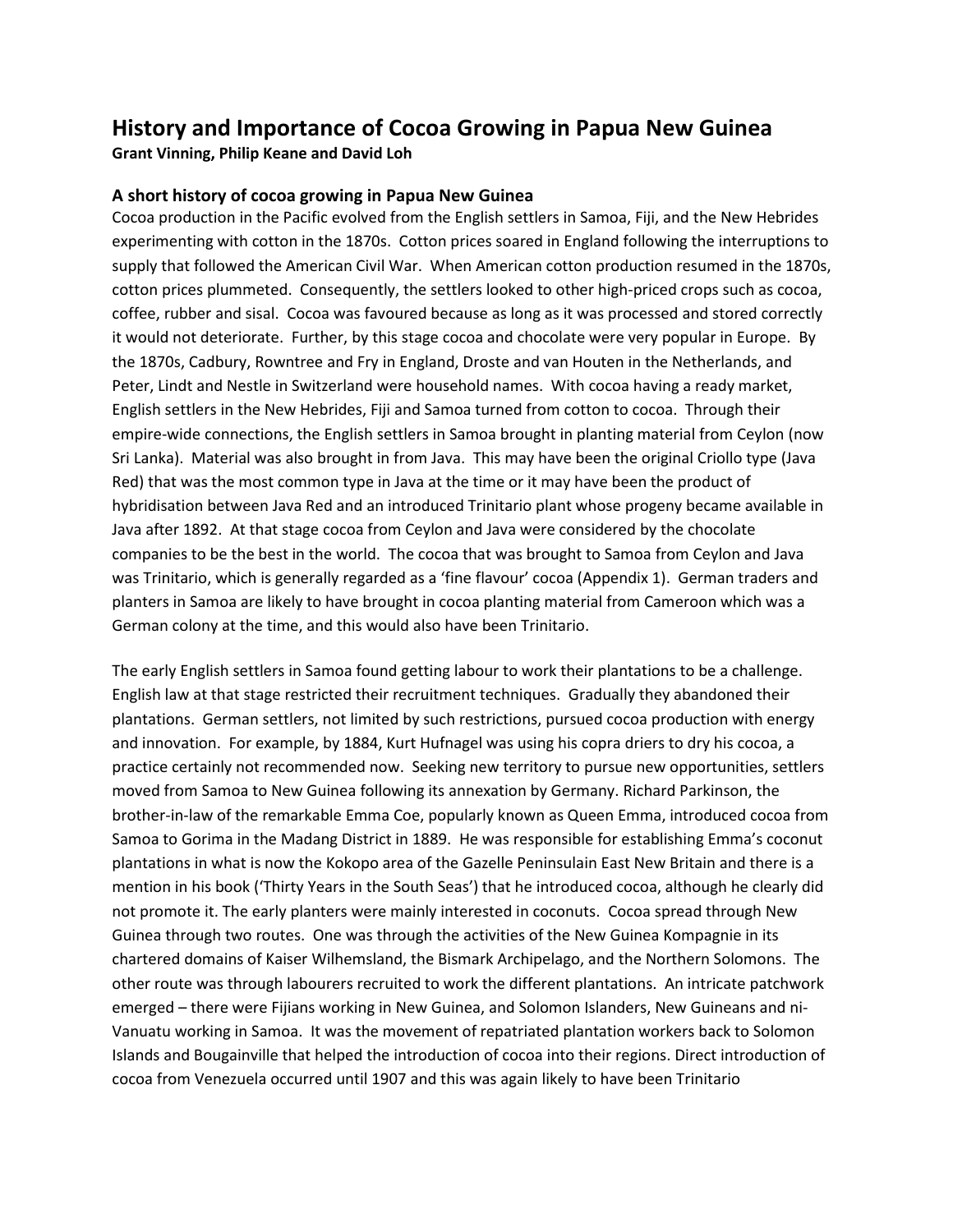Development was slow. Only in 1905 was it considered that cocoa production had reached a level of significance. By 1911 production reached 40 tonnes of dry cocoa beans. Between 1913 and 1923, exports varied between 112 and 186 tonnes. Some trees were lost during the First World War (1914- 18). It was during this period that Australia took over from Germany as the administrator of New Guinea. Production slumped after the war and by 1923 it was just 34 tonnes. To encourage production, the Australian Government enacted the Papua and New Guinea Bounties Act of 1926 and the Customs Tariff (Papua and New Guinea Preference) Act of 1926 to provide a subsidy that covered all expenses associated with picking, fermenting, curing, and bagging cocoa for export.

Many coconut plantations survived the war relatively intact (some of these tall slender palms are still seen today), and interplanting cocoa under coconuts became widespread in the 1920s and 1930s; 1200 hectares of cocoa under coconuts had been established by the end of the 1930s. This was a feature unique to New Guinea cocoa production and has been of world-wide significance, followed in Malaysia and Indonesia and now being adopted in the Philippines. Research and experience in Papua New Guinea have shown that coconuts provide ideal shade for cocoa and also benefit pest control in the cocoa.

In 1913 the Germans planned a research station at Keravat. In 1928, the Australian administration formalised these plans when it developed the 'Native Agricultural School and Demonstration Plantation' or 'Government Demonstration Plantation'. Two years later the site was renamed the Lowlands Agricultural Experiment Station (LAES). Cocoa was one of the prime crops of interest. A section at the Botanic Gardens in Rabaul was dedicated to the continuation of some plantings of Criollo cocoa. The research station selected superior types of cocoa from the Trinitario types existing on plantations and provided to growers advice and seed from these selected trees. Some of the plantations were very large – by the outbreak of the Second World War, Kabaira Plantation had expanded to nearly 250 ha. Even so, very few of the plantations were sole cocoa producers. New material from Java, again presumably Trinitario was imported in 1932. Little research work was published before the beginning of the Second World War (1939-45), although In 1938, E.C.D. Green, who was then the Superintendent of LAES, published a booklet 'Cacao Cultivation and its Application to the Mandated Territory of New Guinea', reprinted from the New Guinea Agricultural Gazette, Vol.4(4). This booklet includes some of the earliest documentation of cocoa cultivation in Papua New Guinea, and in it Green describes the introduction of cocoa to the former German New Guinea from Ceylon and Java, via Samoa, citing C.J.J. van Hall ('Cacao' 2<sup>nd</sup> Edn, 1933) who stated that Criollo cocoa was imported into Samoa from Java and Ceylon in 1883 and Forastero hybrids (=Trinitario) from Ceylon in 1889. Green considered it highly likely that the German trading companies that were getting labour for their plantations from New Guinea would have brought this cocoa into New Guinea. The first recorded exports of cocoa from Samoa and New Guinea occurred at about the same time, in 1905. Green cites Australian chocolate manufacturers who considered New Guinea cocoa to be very similar to that from Java, Ceylon and the West Indies, all known for their fine flavour Trinitario cocoa at the time.

During the Second World War most of the cocoa plantings as well as most of the notes of research done to date were destroyed. The Keravat research station was a centre of Japanese occupation during the war and many of the experimental cocoa plantings were destroyed for food gardens and the area was heavily bombed.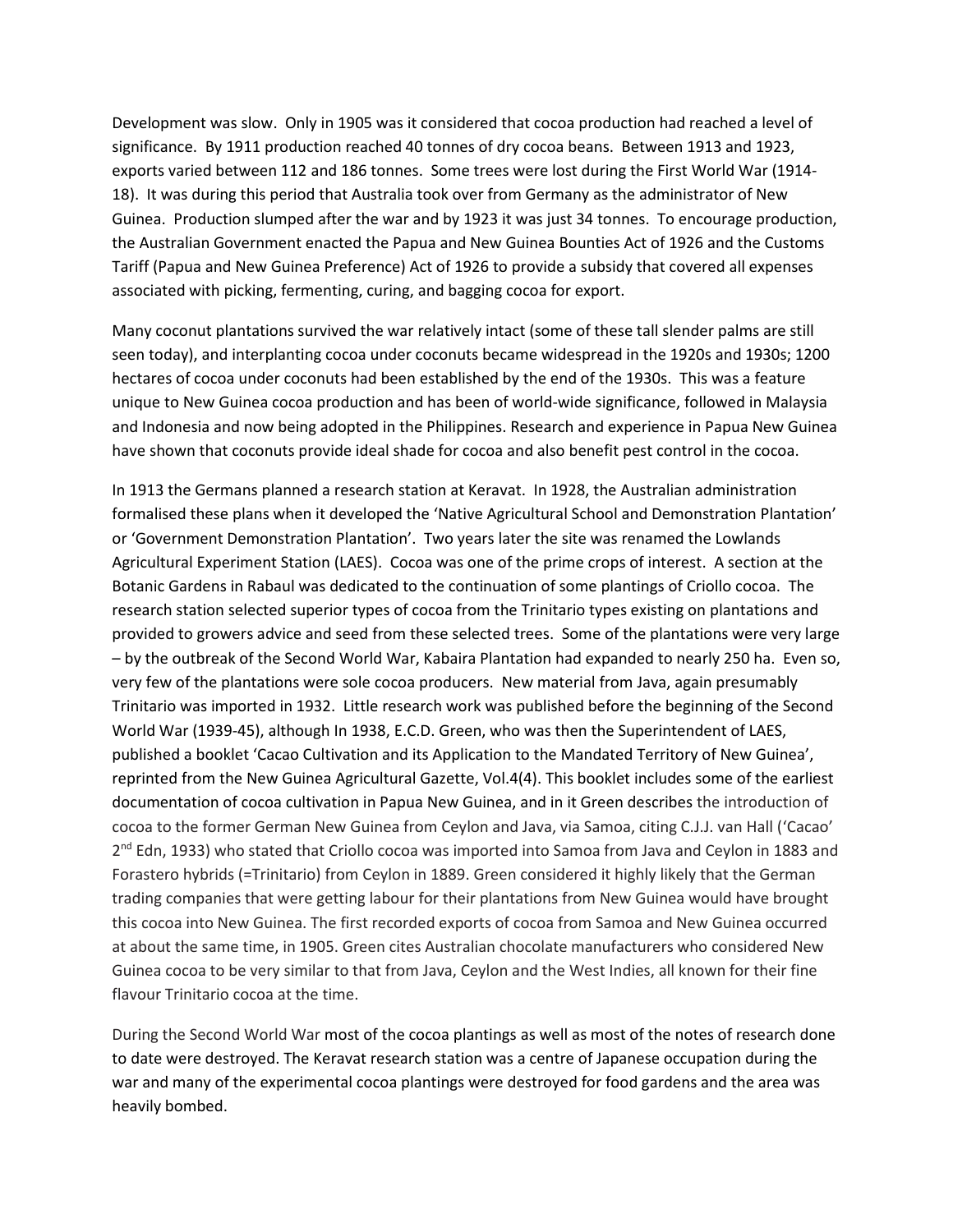Many writers up to ten years after the war saluted the efforts of F.C. Henderson in preserving then developing the 10 mother trees that survived the war and became the Keravat (K clones) that, along with some selections from Asalingi Plantation in the Bainings (KA clones), became the foundation of the future work in cocoa improvement at LAES.

Exports of cocoa from Papua and New Guinea in the 1936-40 period averaged about 200 tonnes per year, but immediately after the war in 1946-47 only 48 tonnes of dry beans were exported. During the 1940s Australia was the market of choice: "it is obvious that there is a substantial market for cocoa in Australia" (Bureau of Agriculture Economics 1947). Optimism for the industry in Papua New Guinea was substantial - "On present indications it does appear that expansion of cocoa production in the Territories can be justified and it is considered that field investigations into the suitability of areas for cocoa production should be given a high priority in the planning procedures by the Resources Survey Sub-Committee ". Exports sent "abroad" at the time (sadly, Urquhart did not specify where! Urqhuart DH and Dwyer REP 1951 Report on the prospects of extending the growing of cocoa in the Territory of New Guinea) obtained prices "very much higher" than West African beans. It is evident that from its earliest development, Papua New Guinea cocoa had an excellent reputation for high quality.

Exports increased gradually to 730 tonnes in 1953-54. However rapid expansion occurred after that. Within five years exports were 2,577 tonnes. Large-scale plantings, mainly in East New Britain, Bougainville, Northern District (now Oro Province) and Madang then followed, with the result that exports increased to 10,000 tonnes in 1961-62 and to 20,000 tonnes in 1964-65. A peak export year was 1989, when 48,000 tonnes of dry beans were exported; this would have been exceeded in 1990 had not the Bougainville crisis destroyed production there (**Figure A2.2**). Production began increasing again from the late 1990s and reached more than 50,000 tonnes in 2006-7.

Prior to the Second World War, virtually all cocoa was grown on larger company or expatriate familyowned plantations (averaging 50 ha or more), but from the early 1950s it developed as a smallholder crop as well.

Cocoa-based smallholder land settlement schemes were established at Vudal in East New Britain and Popondetta. In contrast, village plantings were officially discouraged by the Cocoa Ordinance of 1951. The rationale behind the Ordinance was to prevent random and scattered production as a means of controlling pests and diseases, and to encourage the development of central processing facilities as a means of ensuring better quality beans.

The Tolai of East New Britain actively planted cocoa, and the Administration developed a marketing organisation, backed by the Department of Primary Industries and working through the Local Government Council system. This became known as the Tolai Cocoa Project, later to become the New Guinea Islands Produce Company (NGIP). This company has now developed into NGIP-Agmark, a publically owned company listed on the Port Moresby Stock Exchange and the largest cocoa buying company in Papua New Guinea.